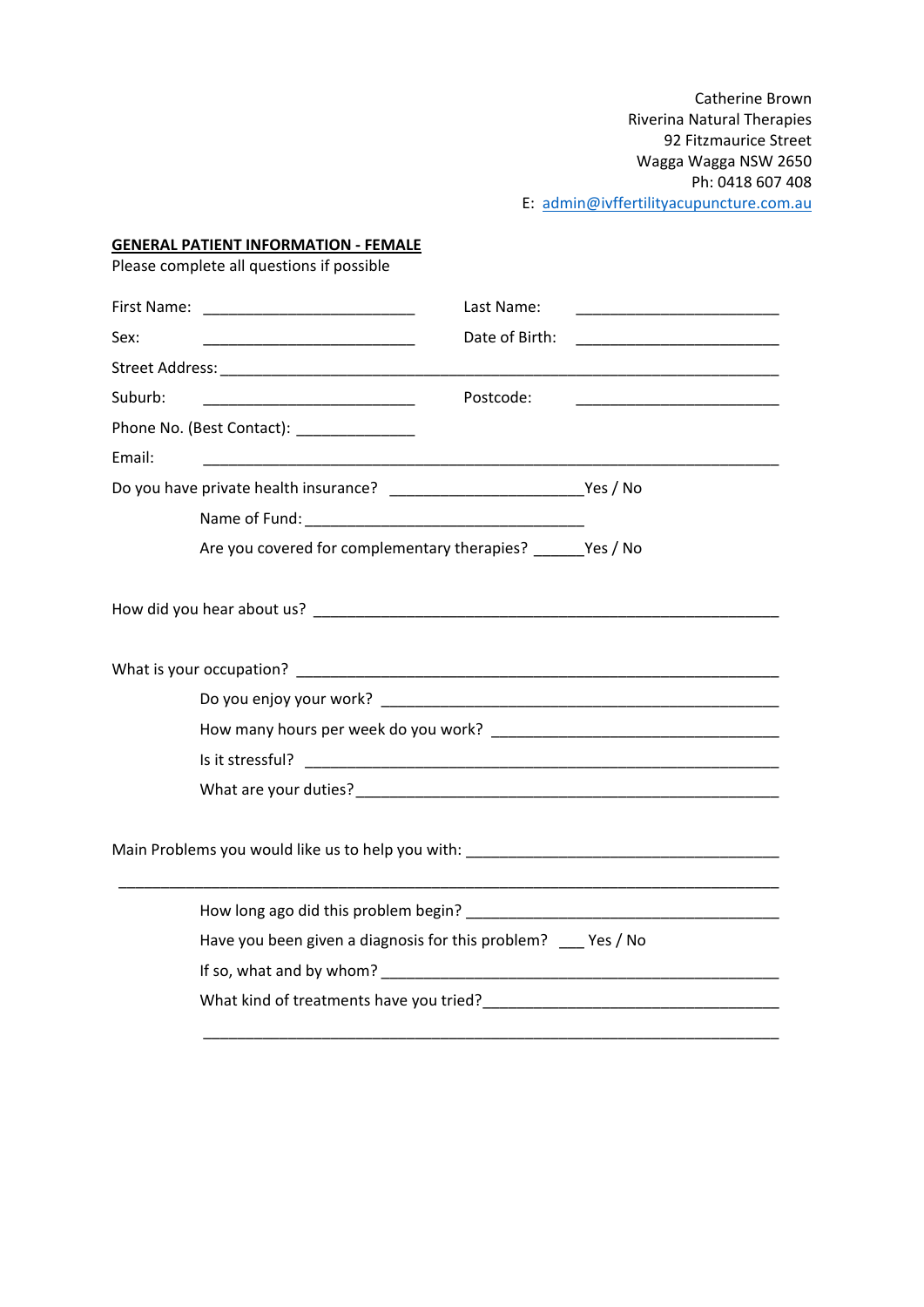| On a scale of 1-10, how would you rate your daily energy level (10 being best)? _________                                 |  |
|---------------------------------------------------------------------------------------------------------------------------|--|
|                                                                                                                           |  |
|                                                                                                                           |  |
| Are they formed, loose, constipated, or do they alternate from loose to difficult to pass?                                |  |
| Do you experience urinary frequency, urgency, burning, dribbling, retention? Ves / No                                     |  |
|                                                                                                                           |  |
|                                                                                                                           |  |
| How many glasses of water do you drink in a day?_________________________________                                         |  |
| Please describe in general what you eat? (Organic, wheat, dairy, meat, veggies, fruit, pasta,<br>sandwiches, soups, etc.) |  |
|                                                                                                                           |  |
|                                                                                                                           |  |
|                                                                                                                           |  |
|                                                                                                                           |  |
|                                                                                                                           |  |
|                                                                                                                           |  |
|                                                                                                                           |  |
|                                                                                                                           |  |
| How many hours of sleep per night do you have? __________________________________                                         |  |
|                                                                                                                           |  |
|                                                                                                                           |  |
| If you were asked to describe yourself from an emotional standpoint, what would you say?                                  |  |
| ie: irritable, worrier, anxious, sad, impatient, stressed, etc. ___________________________________                       |  |
|                                                                                                                           |  |
|                                                                                                                           |  |
|                                                                                                                           |  |
|                                                                                                                           |  |
|                                                                                                                           |  |
|                                                                                                                           |  |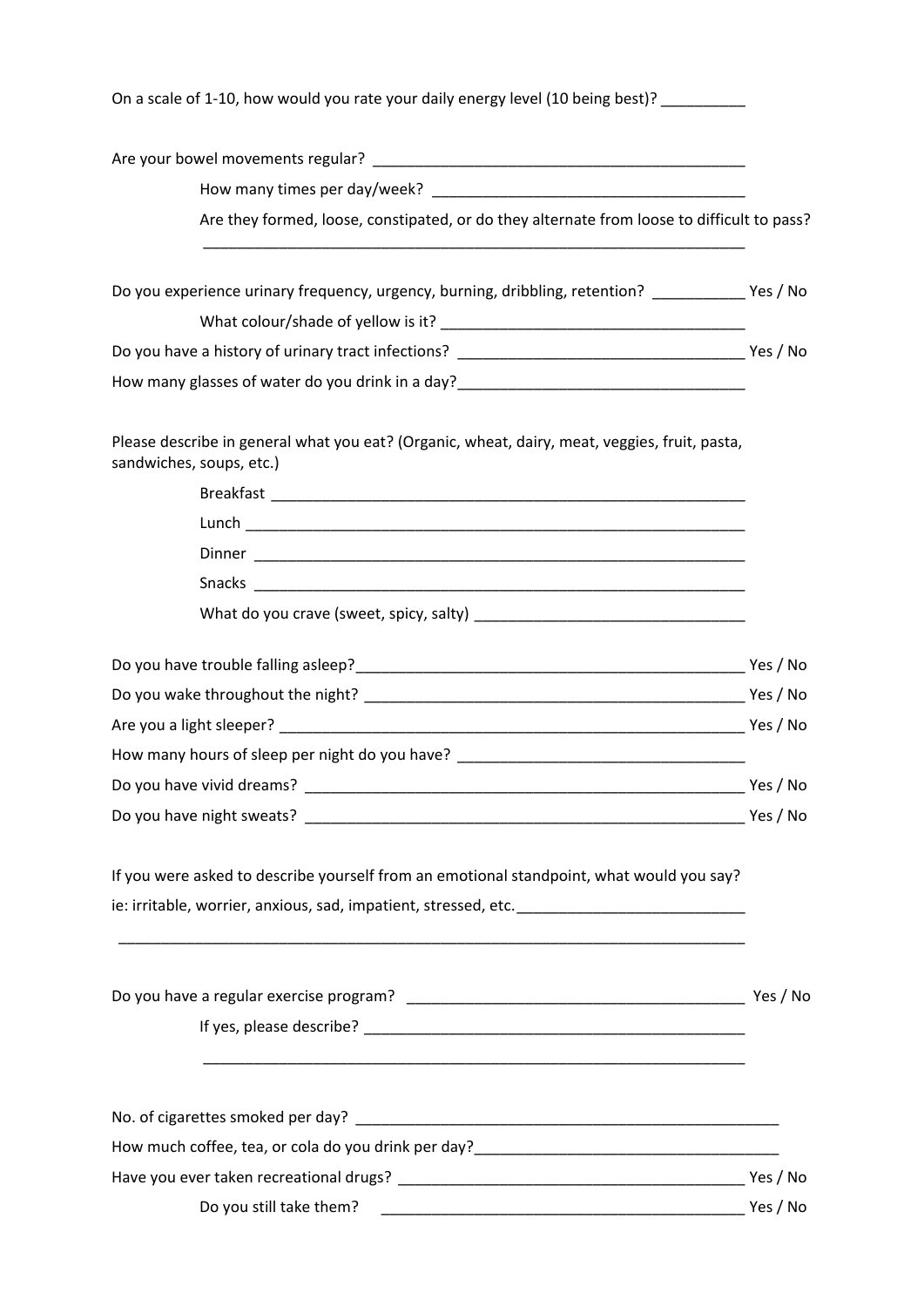| Do you use alcohol?              | Yes / No |
|----------------------------------|----------|
| No. of Drinks per day?           |          |
| Do you use a hot tub?            | Yes / No |
| No. of times per week? _________ |          |
|                                  |          |
|                                  |          |

## **Drug Allergies**

Are you allergic to any medications that you know of? If yes, please list them below: Reaction Medication

 $\overline{\phantom{a}}$ 

# **Current Medications or Supplements**

<u> 1989 - Johann John Harry, mars ar breithinn ar breithinn ar breithinn ar breithinn ar breithinn ar breithinn a</u>

| <b>Medication / Supplement</b> | Dose | Frequency |
|--------------------------------|------|-----------|
|                                |      |           |
|                                |      |           |
|                                |      |           |
|                                |      |           |
|                                |      |           |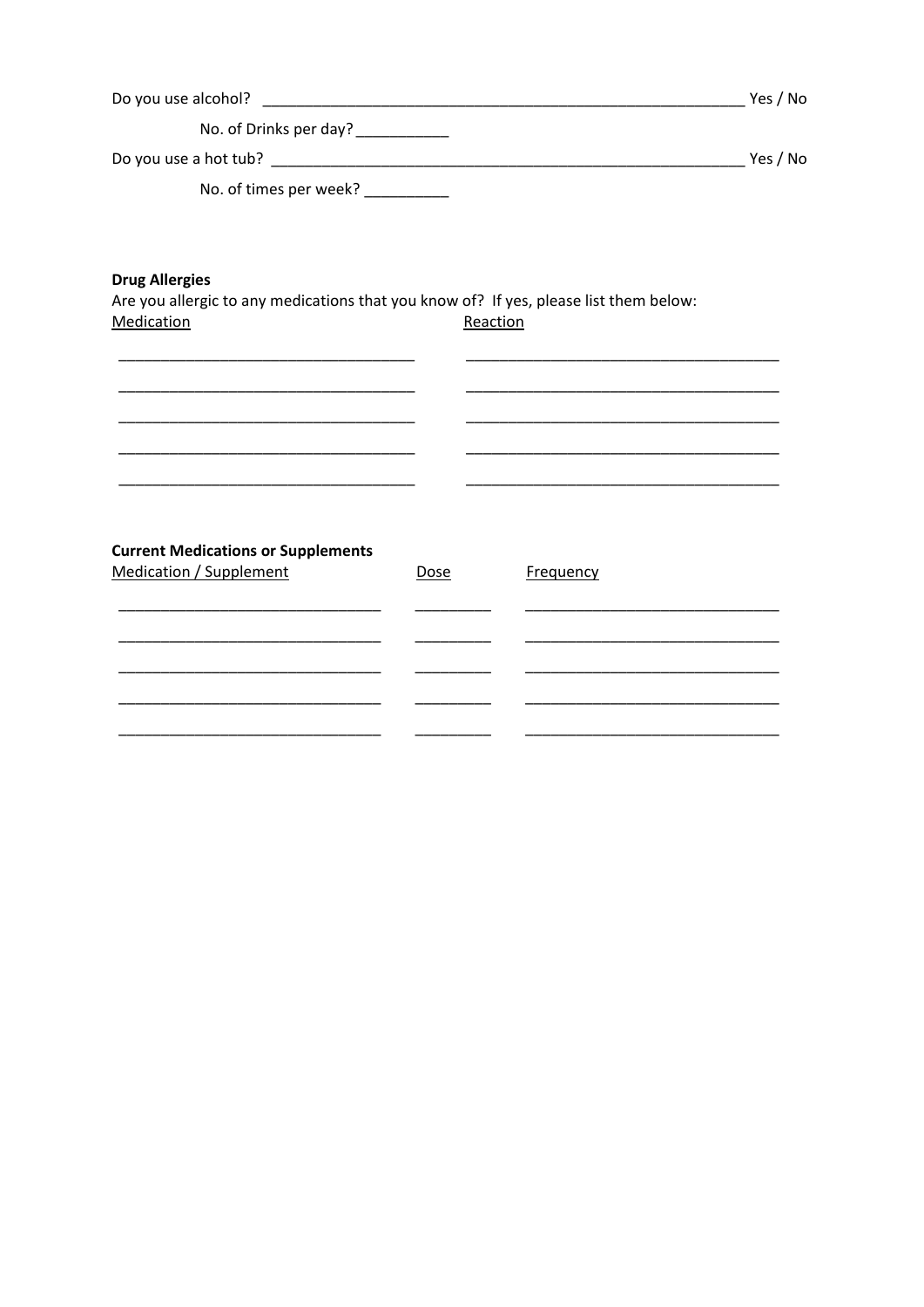## **Medical Conditions**

Please circle **Yes** for any / all that apply to **you**

| High Blood Pressure ___________________________ Yes    |  |
|--------------------------------------------------------|--|
|                                                        |  |
|                                                        |  |
|                                                        |  |
| Bleeding Tendency ________________________________ Yes |  |
|                                                        |  |
|                                                        |  |
|                                                        |  |
|                                                        |  |
|                                                        |  |
| Rheumatoid Arthritis Manuel Alexander Manuel Mes       |  |
|                                                        |  |
|                                                        |  |
|                                                        |  |
| Neurological Disorders ___________________________ Yes |  |
|                                                        |  |
|                                                        |  |
| Breast Tumour (Benign) ________________________ Yes    |  |
|                                                        |  |
|                                                        |  |
|                                                        |  |
|                                                        |  |

\_\_\_\_\_\_\_\_\_\_\_\_\_\_\_\_\_\_\_\_\_\_\_\_\_\_\_\_\_\_\_\_\_\_\_\_\_\_\_\_\_\_\_\_\_\_\_\_\_\_\_\_\_\_\_\_\_\_\_\_\_\_\_\_\_\_\_\_\_\_\_\_\_\_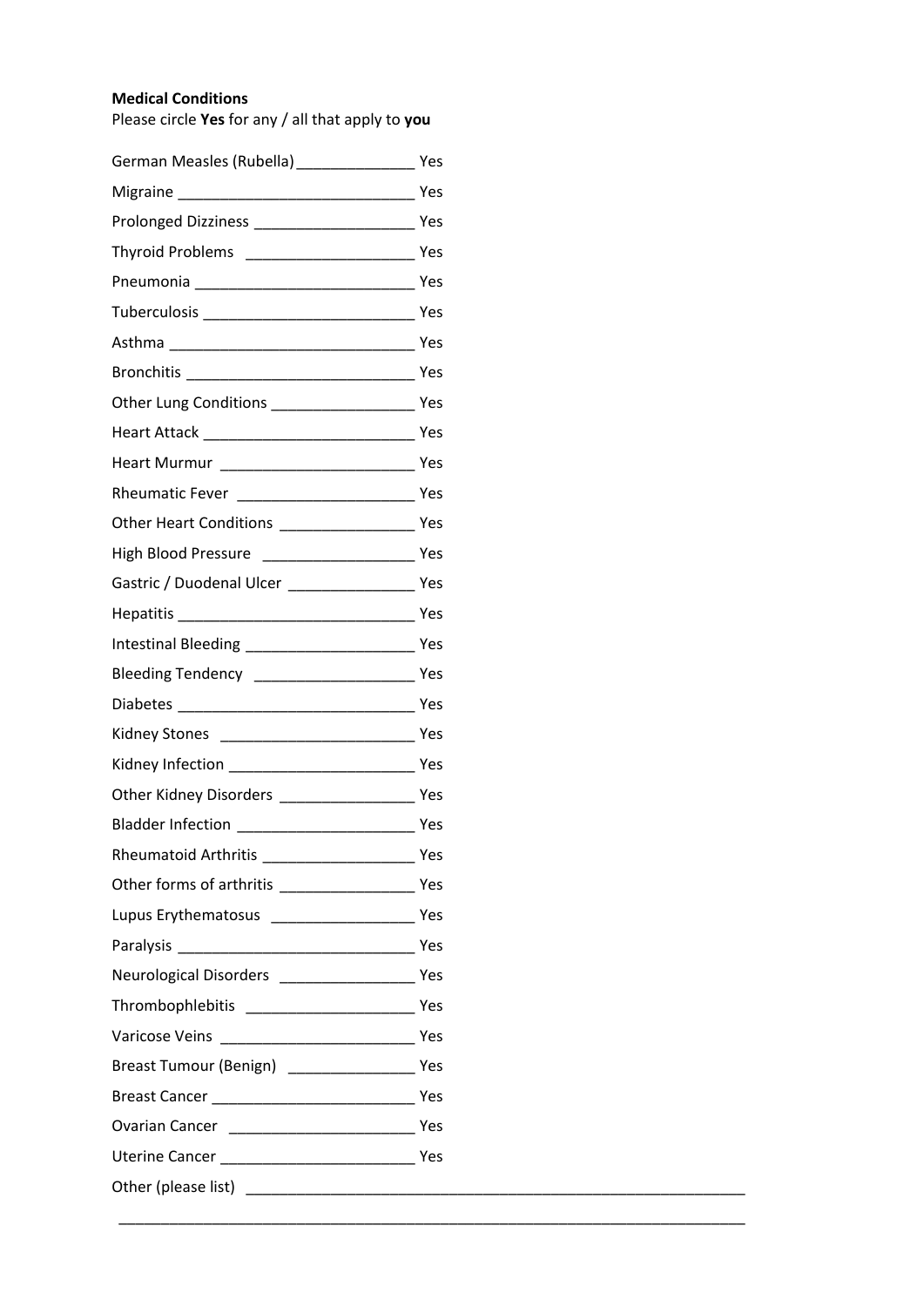## **Previous Surgeries**

| Have you ever had surgery? |  | Yes / No. If yes, please complete this section |
|----------------------------|--|------------------------------------------------|
|----------------------------|--|------------------------------------------------|

| Procedure | Date | Indication | Outcome |
|-----------|------|------------|---------|
|           |      |            |         |
|           |      |            |         |
|           |      |            |         |
|           |      |            |         |

# **Family Medical Condition**

Is there a history of any of the following conditions in the family? Please select any / all that apply

| <b>Medical Condition</b>                     | Select | <b>Details</b>                                       |
|----------------------------------------------|--------|------------------------------------------------------|
|                                              |        |                                                      |
|                                              |        |                                                      |
| High Blood Pressure ___________________ Yes  |        |                                                      |
|                                              |        |                                                      |
|                                              |        |                                                      |
|                                              |        |                                                      |
|                                              |        |                                                      |
|                                              |        |                                                      |
|                                              |        |                                                      |
|                                              |        |                                                      |
|                                              |        |                                                      |
| Allergies (ie: Food, Dust) _____________ Yes |        |                                                      |
|                                              |        |                                                      |
|                                              |        |                                                      |
|                                              |        |                                                      |
|                                              |        |                                                      |
|                                              |        |                                                      |
|                                              |        | <u> 1990 - Johann John Stone, mars et al. (1990)</u> |
|                                              |        |                                                      |
|                                              |        |                                                      |
|                                              |        |                                                      |
|                                              |        |                                                      |
|                                              |        |                                                      |
|                                              |        |                                                      |
| Other Yes                                    |        |                                                      |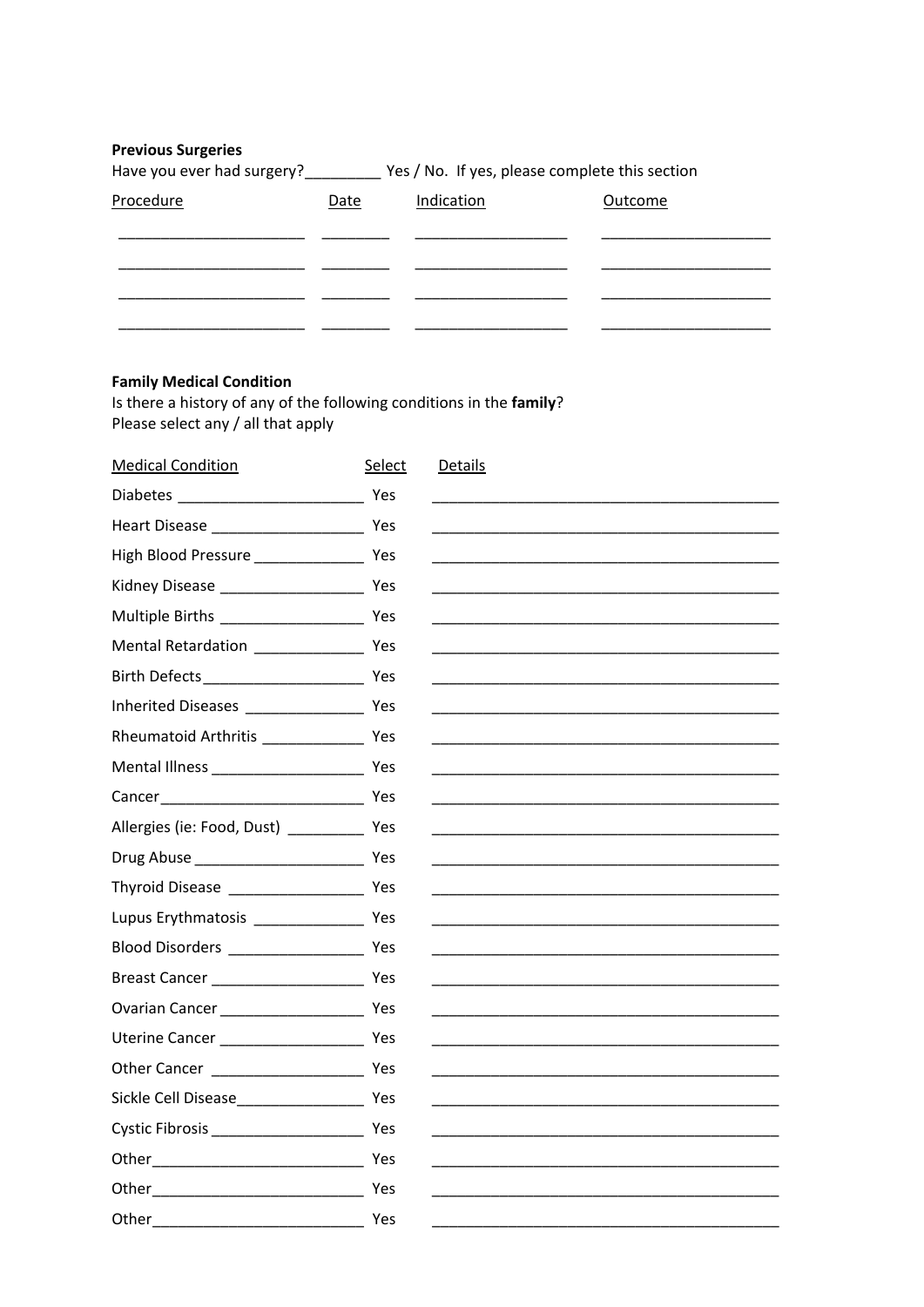## **FEMALE SPECIFIC INFORMATION**

Please select any / all that apply to you?

# **Kidney Yin / Jing Deficiency**

| Do you have a lower back weakness, soreness or pain or knee problems?         | Yes / No |
|-------------------------------------------------------------------------------|----------|
| Do you have ringing in your ears or dizziness? Is your hair prematurely grey? | Yes / No |
| Do you have vaginal dryness?                                                  | Yes / No |
| Do you have dark circles around or under your eyes?                           | Yes / No |
| Do you have night sweats or heat up at night?                                 | Yes / No |
| Are you prone to hot flushes?                                                 | Yes / No |
| Do you experience fear in your life?                                          | Yes / No |

#### **Kidney Yang Deficiency**

|                                                                                   | Yes / No |
|-----------------------------------------------------------------------------------|----------|
| Do you have pre-menstrual lower back pain?                                        | Yes / No |
|                                                                                   | Yes / No |
| Are you typically colder than those around you? _________________________________ | Yes / No |
|                                                                                   | Yes / No |
|                                                                                   |          |
| Do you urinate frequently and is the urine diluted? ____________________________  | Yes / No |
|                                                                                   | Yes / No |
| Does your menstrual blood tend to be dull in colour? ___________________________  | Yes / No |
| Do you feel cold cramps during your period that respond to heat pack? ___________ | Yes / No |

# **Spleen Qi Deficiency**

|                                                                                                     | Yes / No |
|-----------------------------------------------------------------------------------------------------|----------|
|                                                                                                     |          |
|                                                                                                     |          |
|                                                                                                     |          |
|                                                                                                     |          |
|                                                                                                     |          |
|                                                                                                     |          |
|                                                                                                     |          |
|                                                                                                     |          |
|                                                                                                     |          |
|                                                                                                     |          |
|                                                                                                     |          |
|                                                                                                     |          |
|                                                                                                     |          |
| Do you feel dizzy or light headed, or have visual changes when you stand up fast? ________ Yes / No |          |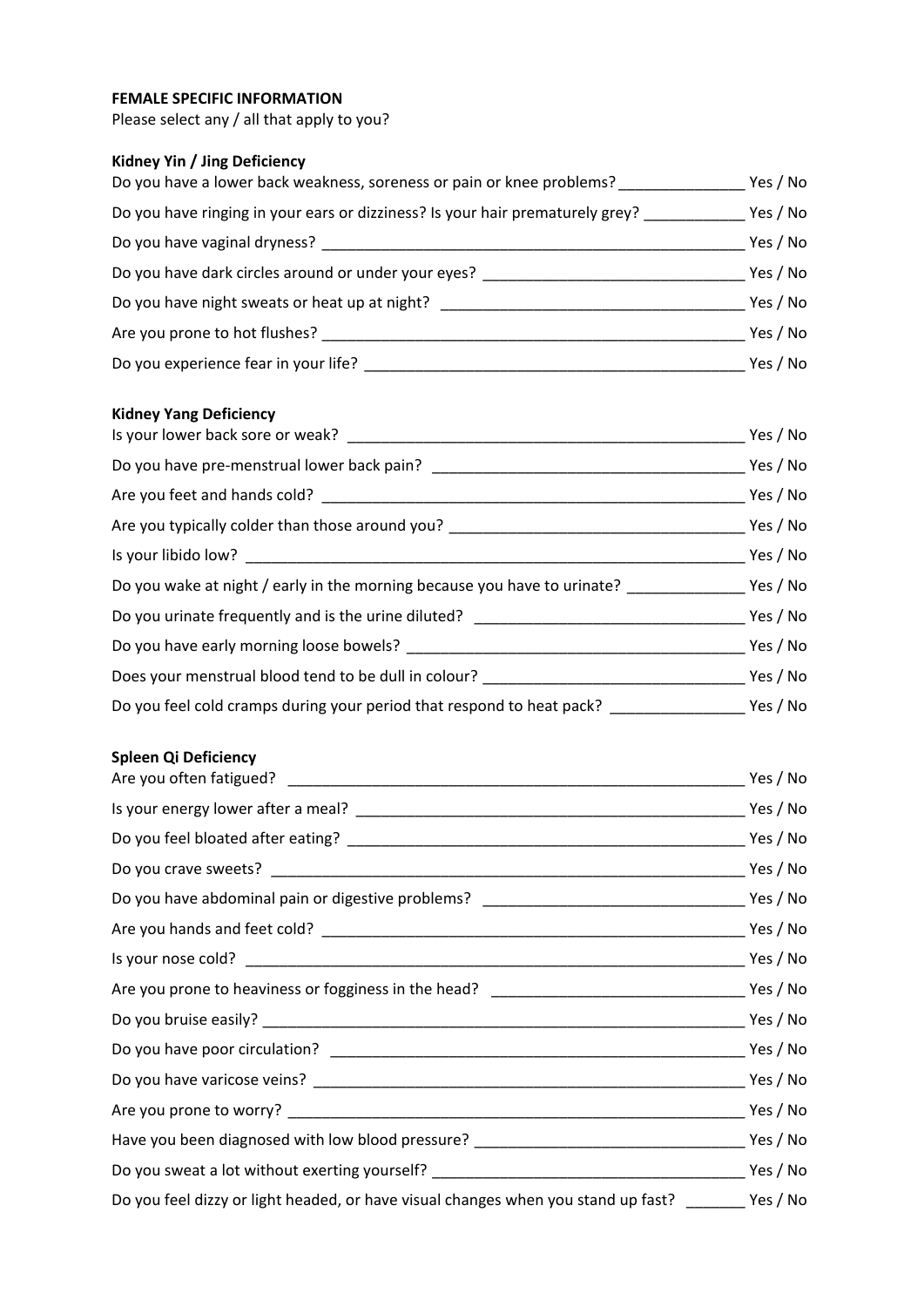| Is you menstruation thin, watery or pinkish in colour?        | Yes / No |
|---------------------------------------------------------------|----------|
| Are you more tired around ovulation or menstruation?          | Yes / No |
| Do you ever spot a few days or more before your period comes? | Yes / No |
| Have you ever been diagnosed with uterine prolapse?           | Yes / No |
| Are you often sick or do you have allergies?                  | Yes / No |
| Have you been diagnosed with anaemia?                         | Yes / No |
| Do you have haemorrhoids or polyps?                           | Yes / No |

# **Blood Deficiency**

|  | Yes / No |  |
|--|----------|--|
|  | Yes / No |  |
|  | Yes / No |  |
|  | Yes / No |  |
|  | Yes / No |  |
|  | Yes / No |  |
|  |          |  |
|  |          |  |
|  | Yes / No |  |
|  |          |  |

## **Blood Stasis**

| Is your menstrual flow ever brown in colour?              | Yes / No |  |
|-----------------------------------------------------------|----------|--|
| Do you feel midcycle pain around your ovaries?            | Yes / No |  |
| Do you experience periodic numbness of your hand or feet? |          |  |
| Do you have varicose veins or spider veins?               | Yes / No |  |
| Does your menstrual blood contain clots?                  |          |  |
| Is your lower absomen tender to palpation (touch)?        | Yes / No |  |
| Do you experience piercing or stabbing menstrual cramps?  |          |  |
| Do you have dark spots in your vision?                    | Yes / No |  |
|                                                           |          |  |

# **Liver Qi Stagnation**

|                                                                                                 | Yes / No |  |
|-------------------------------------------------------------------------------------------------|----------|--|
| Are you prone to anger or rage?                                                                 | Yes / No |  |
| Do you suffer from PMS? _____________                                                           | Yes / No |  |
| Are your breasts sore or sensitive at ovulation? ________________________________               | Yes / No |  |
| Do you experience premenstrual breast distension or pain?                                       | Yes / No |  |
| Have you been diagnosed with high prolactin levels? ____________________________                | Yes / No |  |
| Do you become bloated premenstrually?                                                           | Yes / No |  |
| Do you have difficulty falling asleep at night? Do you have difficulty falling asleep at night? | Yes / No |  |
| Do you experience hearbrun or wake up with bitter taste in your mouth? __________               |          |  |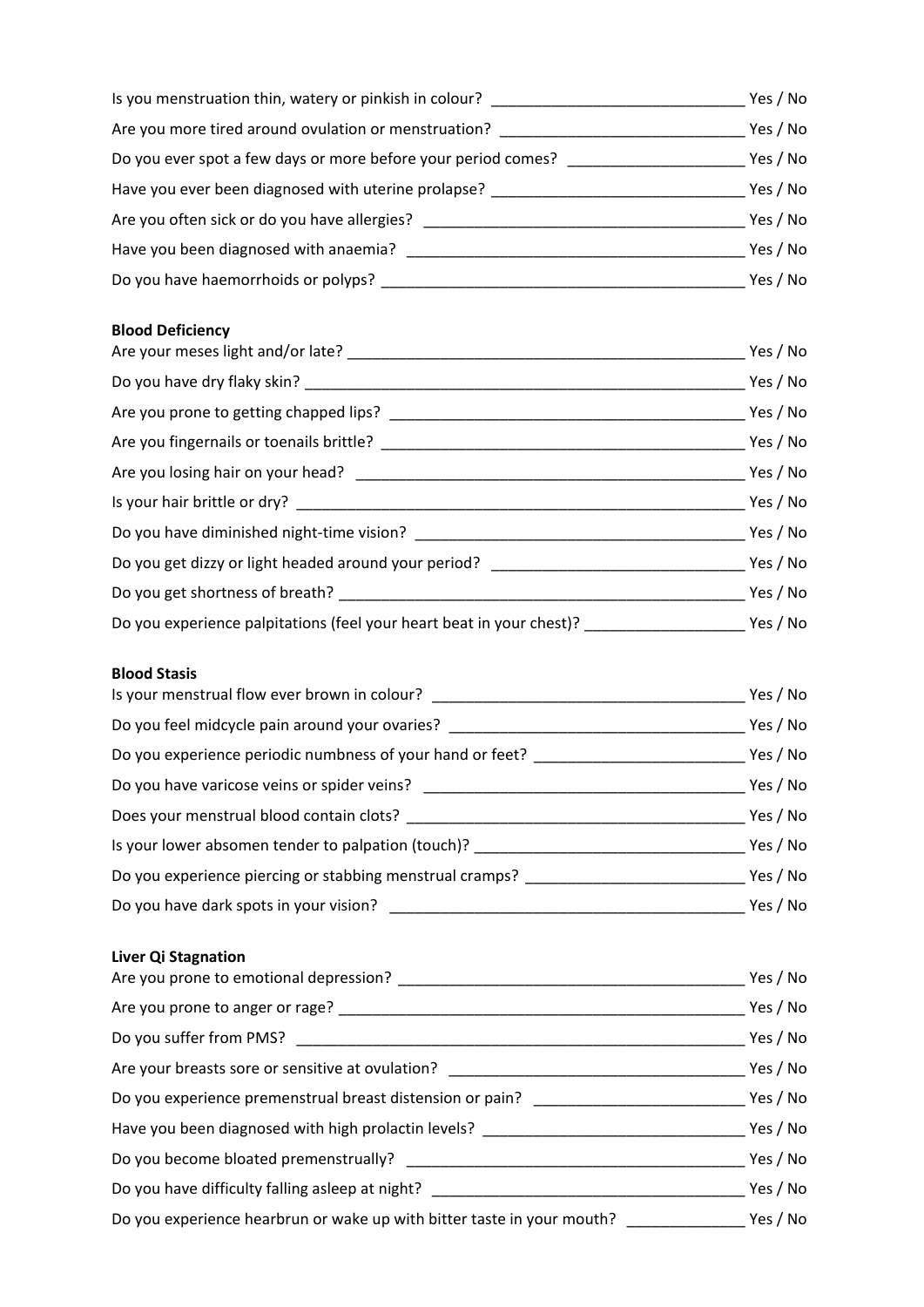| <b>Heart Dificiency</b><br>Do you wake up early in the morning and have trouble getting back to sleep? ___________ Yes / No |  |
|-----------------------------------------------------------------------------------------------------------------------------|--|
|                                                                                                                             |  |
|                                                                                                                             |  |
|                                                                                                                             |  |
|                                                                                                                             |  |
|                                                                                                                             |  |
|                                                                                                                             |  |
| <b>Excess Heat</b>                                                                                                          |  |
|                                                                                                                             |  |
|                                                                                                                             |  |
|                                                                                                                             |  |
|                                                                                                                             |  |
|                                                                                                                             |  |
|                                                                                                                             |  |

# **Dampness**

| Do you feel tired and sluggish after a meal? ___________________________________  | Yes / No |
|-----------------------------------------------------------------------------------|----------|
|                                                                                   | Yes / No |
|                                                                                   | Yes / No |
| Do you have urgent, bright or foul smelling stools? _____________________________ | Yes / No |
| Does your menstrual blood contain tissue or mucous? ____________________________  | Yes / No |
| Do your joints ache, especially with movement? _________________________________  | Yes / No |
| Are you overweight?                                                               | Yes / No |
| Are you prone to yeast infections or vaginal itching? __________________________  | Yes / No |
| Do you have damp, sticky, unformed stools?                                        | Yes / No |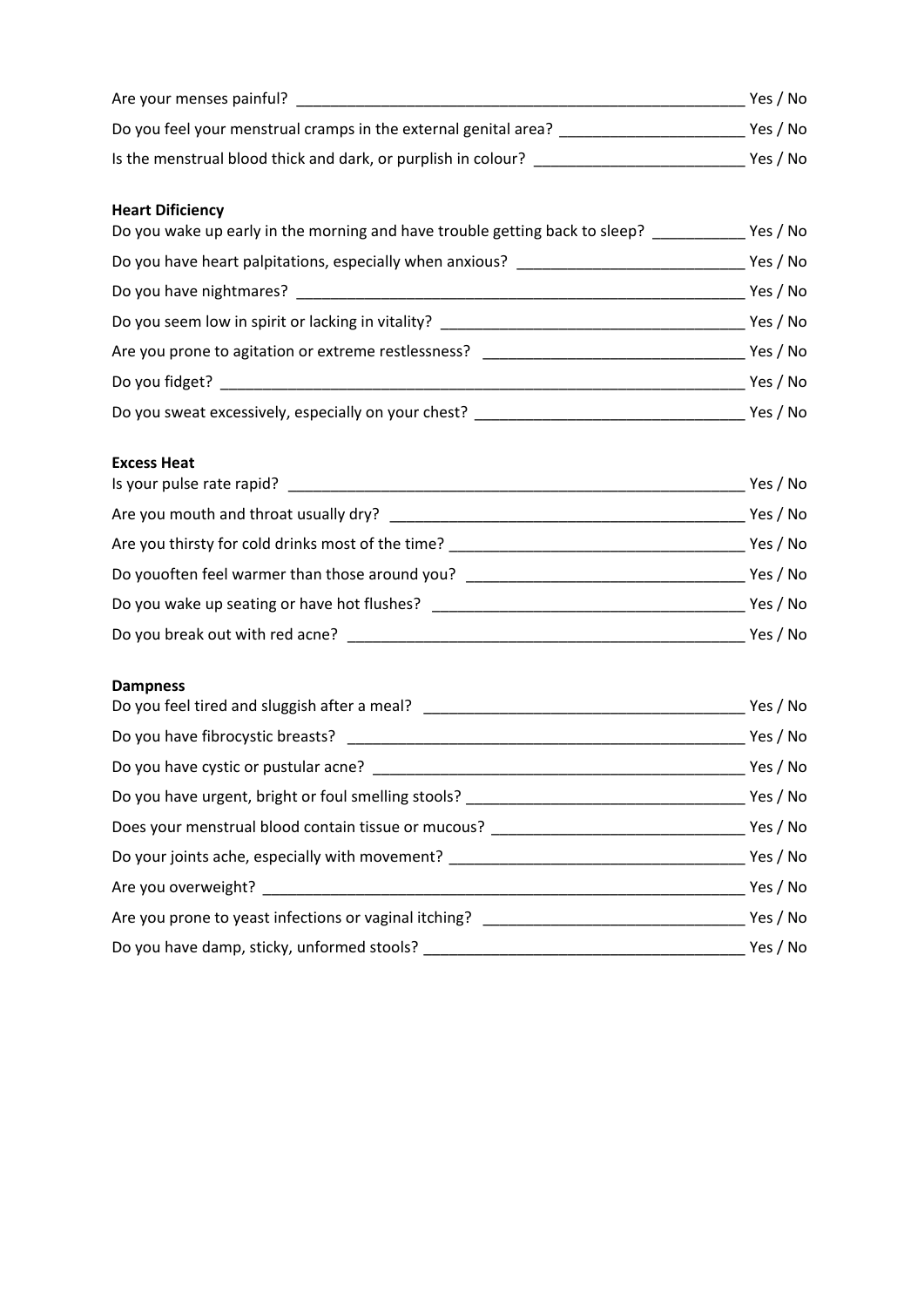# **GYNAECOLOGICAL HISTORY**

| Have you ever needed medication to bring on your period? ___________________________________ Yes / No                                              |          |
|----------------------------------------------------------------------------------------------------------------------------------------------------|----------|
|                                                                                                                                                    |          |
|                                                                                                                                                    |          |
|                                                                                                                                                    |          |
| Does pain begins a few days prior to the onset of bleeding? ____________________                                                                   |          |
|                                                                                                                                                    |          |
|                                                                                                                                                    |          |
|                                                                                                                                                    |          |
|                                                                                                                                                    |          |
| If yes, please circle all that apply?                                                                                                              |          |
| Breast tenderness / Cramps / Acne / Change in bowel / Bloating / Headaches /<br>Nausea / Moodiness / Fatigue / Night sweats / Sleep disturbances / |          |
|                                                                                                                                                    |          |
| Do you ovulate on your own ____________ Yes /No What Day? _______________________                                                                  |          |
|                                                                                                                                                    |          |
|                                                                                                                                                    |          |
|                                                                                                                                                    |          |
| Do you notice stretchy clear egg white slippery cervical mucous around ovulation? ________ Yes / No                                                |          |
|                                                                                                                                                    |          |
|                                                                                                                                                    |          |
|                                                                                                                                                    |          |
| If yes, is pain mostly internal (deep penetration)? ____________________________                                                                   |          |
|                                                                                                                                                    |          |
| If yes, what colour is the discharge _______ White / Yellow / Green / Pinkish / Red                                                                |          |
|                                                                                                                                                    |          |
|                                                                                                                                                    |          |
|                                                                                                                                                    |          |
|                                                                                                                                                    |          |
|                                                                                                                                                    |          |
|                                                                                                                                                    |          |
|                                                                                                                                                    | Yes / No |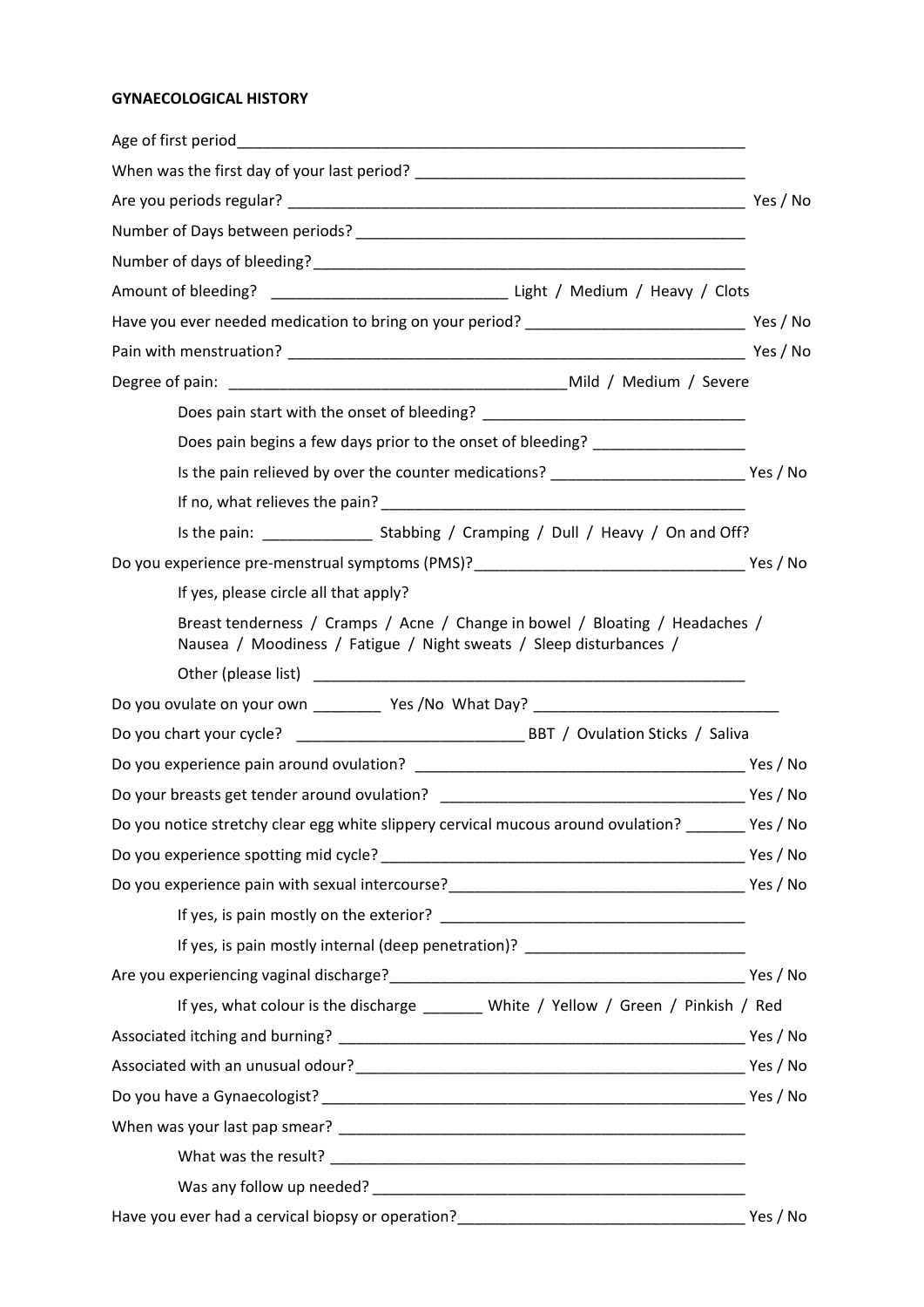| If yes, please complete the following for all that apply?                        |  |
|----------------------------------------------------------------------------------|--|
| Chlamydia __________ Yes / No When _____ Treatment ________________________      |  |
| Gonorrhoea _________ Yes / No When ______ Treatment ____________________________ |  |
| Syphilis Y/N _________ Yes / No When ______ Treatment______________________      |  |
| Herpes Y/N __________ Yes / No When ______ Treatment ___________________________ |  |
|                                                                                  |  |
|                                                                                  |  |
|                                                                                  |  |
|                                                                                  |  |
|                                                                                  |  |
|                                                                                  |  |
|                                                                                  |  |
|                                                                                  |  |
|                                                                                  |  |
|                                                                                  |  |
|                                                                                  |  |
|                                                                                  |  |
|                                                                                  |  |
|                                                                                  |  |
|                                                                                  |  |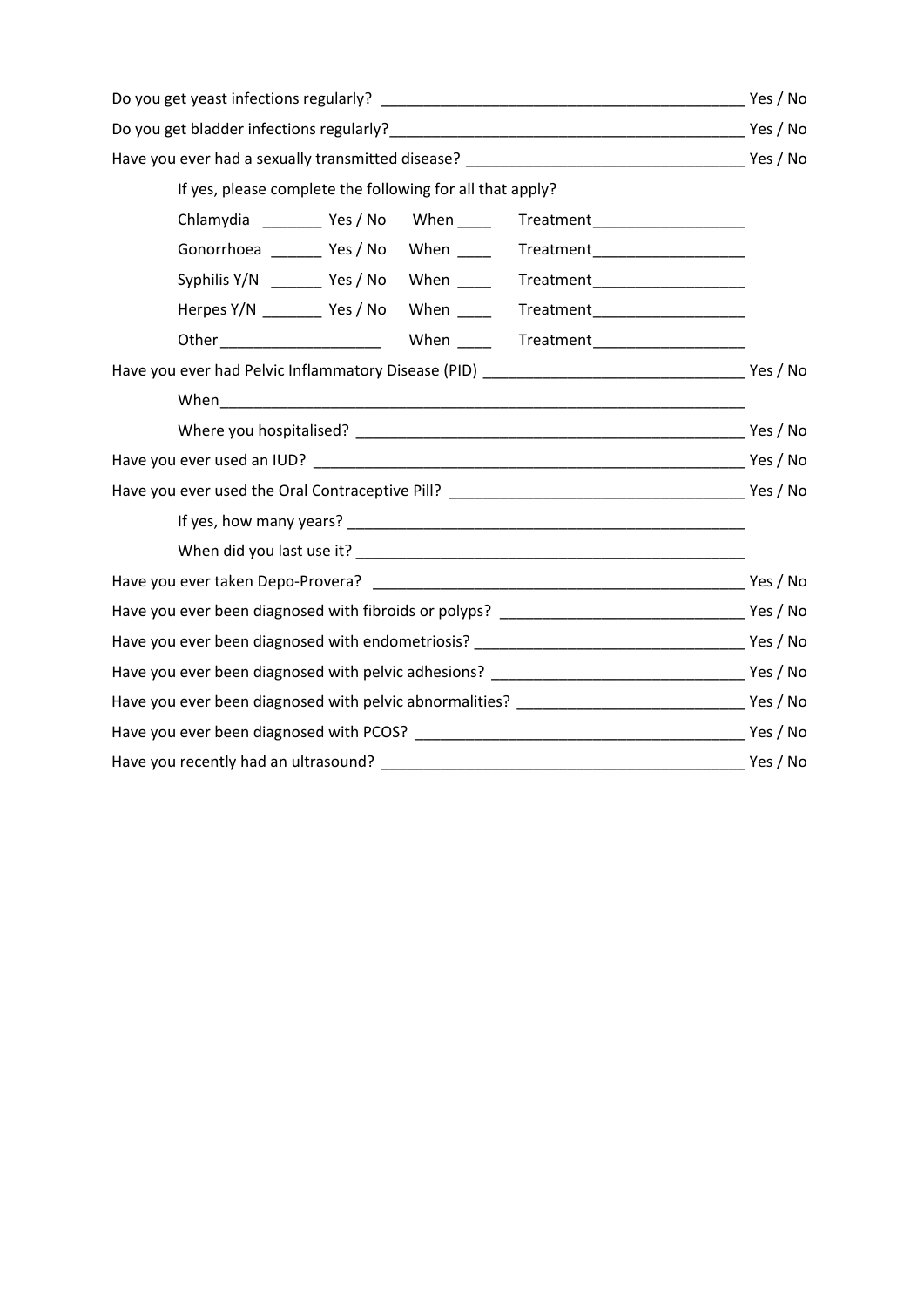## **OBSTETRIC HISTORY**

Have you ever been pregnant before? \_\_\_\_\_\_\_\_\_\_\_\_\_\_\_\_\_\_\_\_\_\_\_\_\_\_\_\_\_\_\_\_\_\_\_\_\_\_\_\_\_\_\_ Yes / No Are you currently pregnant? \_\_\_\_\_\_\_\_\_\_\_\_\_\_\_\_\_\_\_\_\_\_\_\_\_\_\_\_\_\_\_\_\_\_\_\_\_\_\_\_\_\_\_ Yes / No / Unsure

How long have you been trying to have a baby?\_\_\_\_\_\_\_\_\_\_\_\_\_\_\_\_\_\_\_\_\_\_\_\_\_\_\_\_\_\_\_\_\_\_\_\_

## **Pregnancy Details**

| Date | Current<br>Prior<br>Partner | Live<br>Birth?<br>(Y/N) | Miscarriage<br>Abortion<br>Ectopic? | Wks | Foetal<br>heart?<br>(Y/N) | <b>D&amp;C?</b><br>Y/N | Mode of<br>Delivery? | Sex | Complications |
|------|-----------------------------|-------------------------|-------------------------------------|-----|---------------------------|------------------------|----------------------|-----|---------------|
|      |                             |                         |                                     |     |                           |                        |                      |     |               |
|      |                             |                         |                                     |     |                           |                        |                      |     |               |
|      |                             |                         |                                     |     |                           |                        |                      |     |               |
|      |                             |                         |                                     |     |                           |                        |                      |     |               |
|      |                             |                         |                                     |     |                           |                        |                      |     |               |

# **Fertility – IVF Treatments**

#### *ART (Assistive Reproductive Technology)*

Have you undergone or are you currently undergoing any of the following ART procedures:

|            | IUI (please give year and month)? Yes / No Year ___________ Month ______________           |  |
|------------|--------------------------------------------------------------------------------------------|--|
|            |                                                                                            |  |
| <b>IVF</b> | How many stimulated cycles have you had?__________________                                 |  |
| Cycle 1:   |                                                                                            |  |
|            | No. eggs collected ________ No. fertilized ______ No. transferred ______ No. frozen ______ |  |
|            |                                                                                            |  |
|            |                                                                                            |  |
| Cycle 2:   |                                                                                            |  |
|            | No. eggs collected ________ No. fertilized ______ No. transferred ______ No. frozen ______ |  |
|            |                                                                                            |  |
|            |                                                                                            |  |
| Cycle 3:   |                                                                                            |  |
|            | No. eggs collected _______ No. fertilized _____ No. transferred ______ No. frozen ______   |  |
|            |                                                                                            |  |
|            |                                                                                            |  |
| Cycle 4:   |                                                                                            |  |
|            | No. eggs collected ________ No. fertilized ______ No. transferred ______ No. frozen ______ |  |
|            |                                                                                            |  |
|            |                                                                                            |  |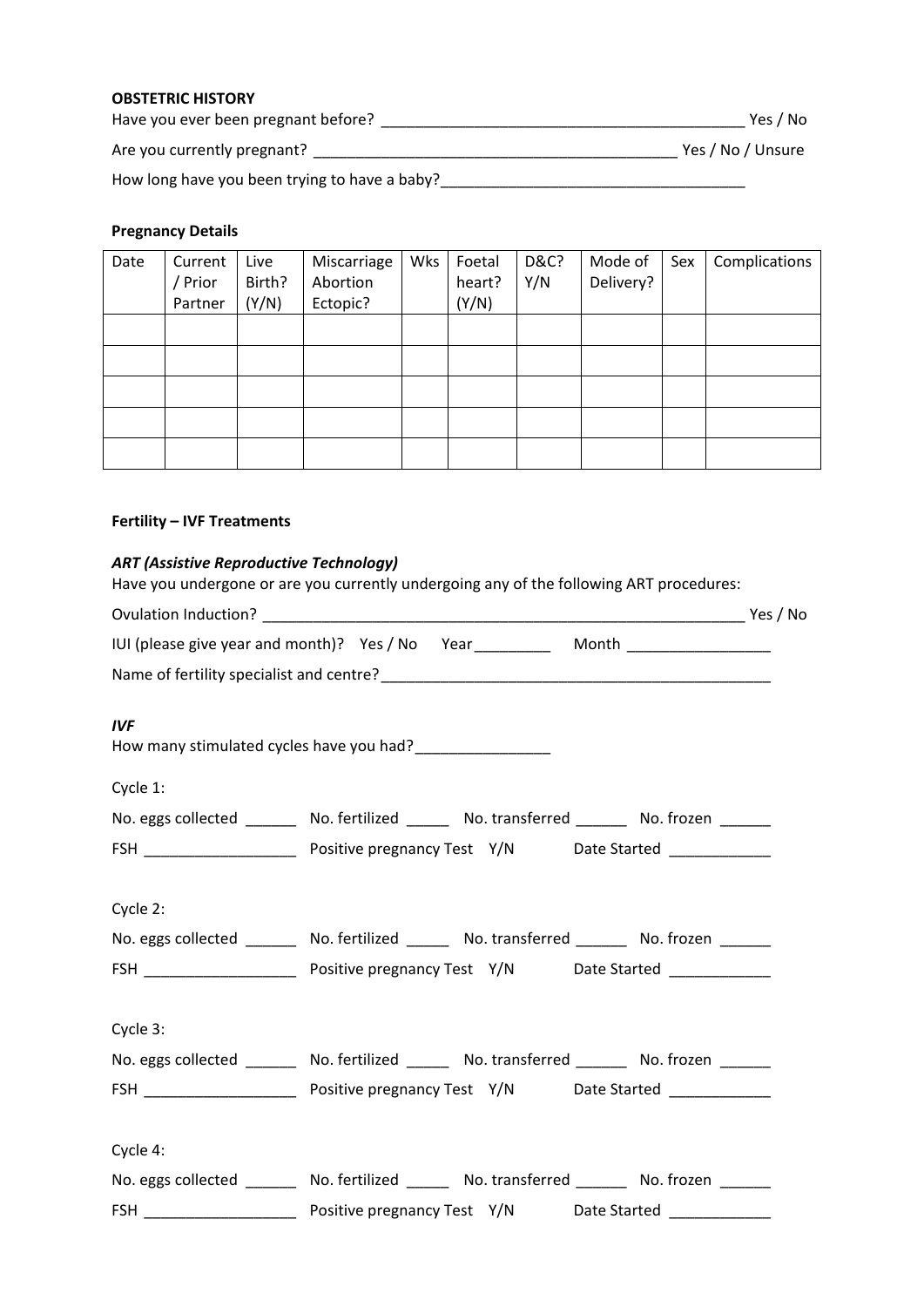How many frozen transfers have you had?

| Date $\frac{1}{\sqrt{2}}$ | No. of eggs transferred _____ Progesterone $Y/N$ + Pregnancy test $Y/N$               |  |                                       |  |
|---------------------------|---------------------------------------------------------------------------------------|--|---------------------------------------|--|
|                           | Date ___/ ___ / ___ No. of eggs transferred ___ Progesterone Y/N + Pregnancy test Y/N |  |                                       |  |
| Date $\frac{1}{\sqrt{2}}$ | No. of eggs transferred $\qquad$ Progesterone Y/N + Pregnancy test Y/N                |  |                                       |  |
|                           | No. of eggs transferred $\qquad$ Progesterone Y/N + Pregnancy test Y/N                |  |                                       |  |
| Date ____/ ___ / ___      | No. of eggs transferred                                                               |  | Progesterone Y/N + Pregnancy test Y/N |  |

\_\_\_\_\_\_\_\_\_\_\_\_\_\_\_\_\_\_\_\_\_\_\_\_\_\_\_\_\_\_\_\_\_\_\_\_\_\_\_\_\_\_\_\_\_\_\_\_\_\_\_\_\_\_\_\_\_\_\_\_\_\_\_\_\_\_\_\_\_\_\_\_\_\_\_\_\_ \_\_\_\_\_\_\_\_\_\_\_\_\_\_\_\_\_\_\_\_\_\_\_\_\_\_\_\_\_\_\_\_\_\_\_\_\_\_\_\_\_\_\_\_\_\_\_\_\_\_\_\_\_\_\_\_\_\_\_\_\_\_\_\_\_\_\_\_\_\_\_\_\_\_\_\_\_ \_\_\_\_\_\_\_\_\_\_\_\_\_\_\_\_\_\_\_\_\_\_\_\_\_\_\_\_\_\_\_\_\_\_\_\_\_\_\_\_\_\_\_\_\_\_\_\_\_\_\_\_\_\_\_\_\_\_\_\_\_\_\_\_\_\_\_\_\_\_\_\_\_\_\_\_\_ \_\_\_\_\_\_\_\_\_\_\_\_\_\_\_\_\_\_\_\_\_\_\_\_\_\_\_\_\_\_\_\_\_\_\_\_\_\_\_\_\_\_\_\_\_\_\_\_\_\_\_\_\_\_\_\_\_\_\_\_\_\_\_\_\_\_\_\_\_\_\_\_\_\_\_\_\_

If you have had cancelled IVF cycles please detail below: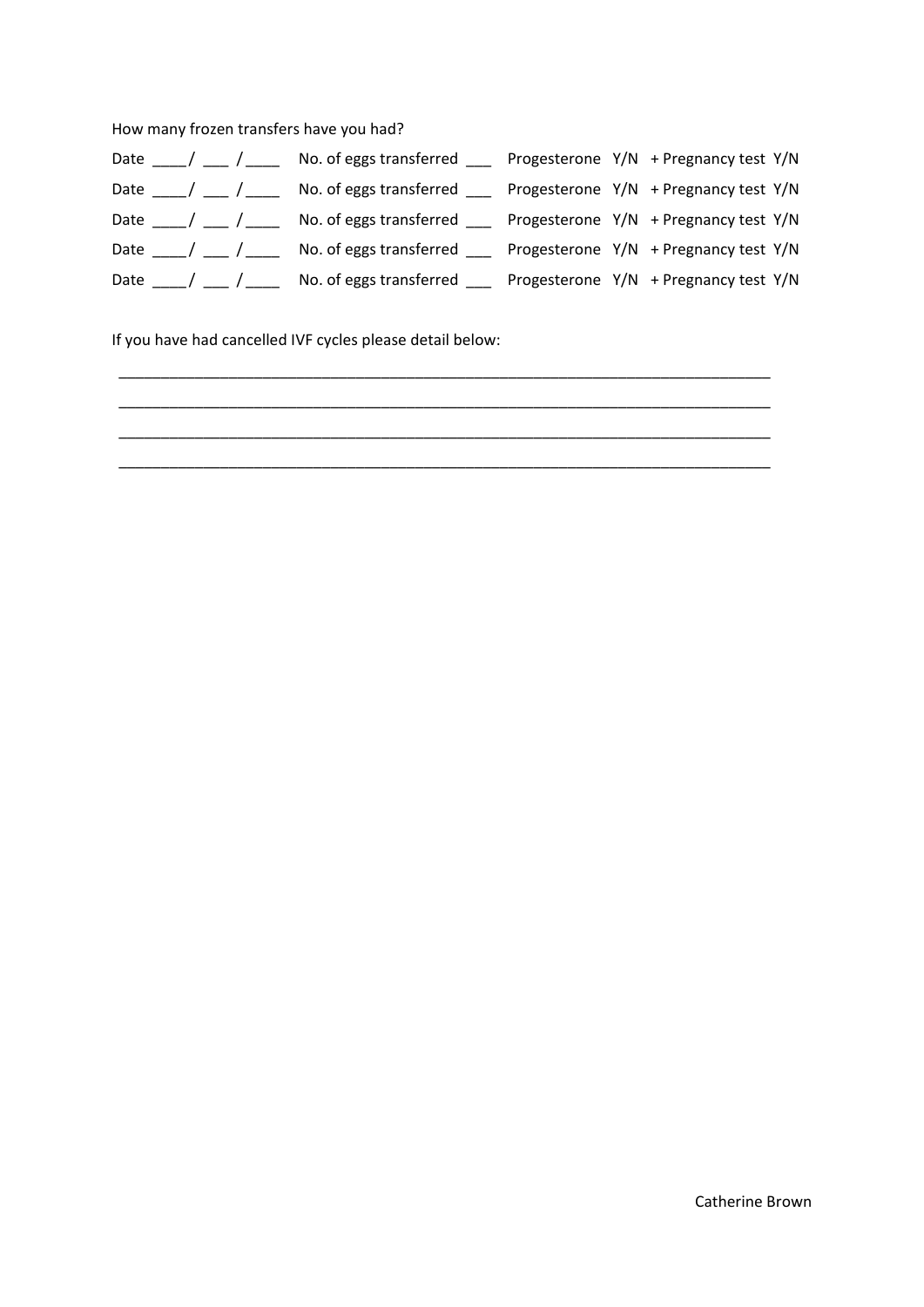#### **INFORMED CONSENT FORM**

The therapies offered by Catherine Brown Practitioner of Traditional Chinese Medicine have a long history of safe practice, however here are some risks associated with any sort of treatment. Below is a list of potential risks associated with the Traditional Chinese Medicine therapies. All treatments will be explained to you before commencement. The best way to reduce the chance or risk is to answer all questions about your health fully and honesty, if you require further information or have specific questions please ask.

| <b>Outline of</b>            | <b>Therapy</b>                                    | Strategies to minimise possible risk                                                                                                                                                                                                                                                                                                                                                                                                 |
|------------------------------|---------------------------------------------------|--------------------------------------------------------------------------------------------------------------------------------------------------------------------------------------------------------------------------------------------------------------------------------------------------------------------------------------------------------------------------------------------------------------------------------------|
| possible risk                |                                                   |                                                                                                                                                                                                                                                                                                                                                                                                                                      |
| Pain                         | Acupuncture<br>Cupping<br>Electro-<br>Acupuncture | Tell your practitioner if you have sensitive skin<br>and become uncomfortable or experience pain<br>during treatment.                                                                                                                                                                                                                                                                                                                |
| <b>Bruising</b>              | Acupuncture<br>Cupping<br>Electro-<br>Acupuncture | Tell your practitioner if you bruise easily or<br>have a bleeding disorder. Cupping may leave<br>bruises that are usually painless and may last<br>over a week. It is important to tell the<br>practitioner if bruises in the area being cupped<br>are cosmetically unacceptable.                                                                                                                                                    |
| Infection                    | Acupuncture<br>Cupping                            | It is possible to develop an infection whenever<br>the skin is punctured so please inform the<br>practitioner if you have a known immune<br>deficiency so special precautions can be taken.<br>Pre-sterilised single use needles are used in<br>this clinic.                                                                                                                                                                         |
| <b>Burn</b>                  | Moxibustion<br>Heat lamp                          | Please advise the practitioner if you have<br>skin<br>and if heat used during<br>sensitive<br>treatment is uncomfortable.                                                                                                                                                                                                                                                                                                            |
| Relaxed<br>or<br>Sleepy      | Acupuncture<br>Cupping<br>Moxibustion             | It is common to feel relaxed or sleepy after<br>treatment therefore avoid getting up quickly<br>from the treatment table and give yourself time<br>to adjust after the treatment before driving or<br>using stairs. Avoid driving immediately if you<br>feel sleepy.                                                                                                                                                                 |
| Herb<br>Drug<br>Interactions | Herbal Medicine                                   | It is important to tell the practitioner about all<br>medications<br>and<br>herbal<br>nutritional<br>or<br>supplements that you are currently taking or<br>have recently stopped taking, as interactions<br>between herbal medicine & Western medicine<br>are possible.<br>Chinese herbal medicine & supplements<br>prescribed are considered safe although some<br>maybe toxic in large doses or inappropriate<br>during pregnancy. |
| Fainting                     | Acupuncture<br>Cupping                            | Do not skip a meal before treatment. Get up<br>slowly after the treatment                                                                                                                                                                                                                                                                                                                                                            |
|                              | Massage                                           |                                                                                                                                                                                                                                                                                                                                                                                                                                      |
| Aggravation                  | Any therapy                                       | It is possible that your condition could be                                                                                                                                                                                                                                                                                                                                                                                          |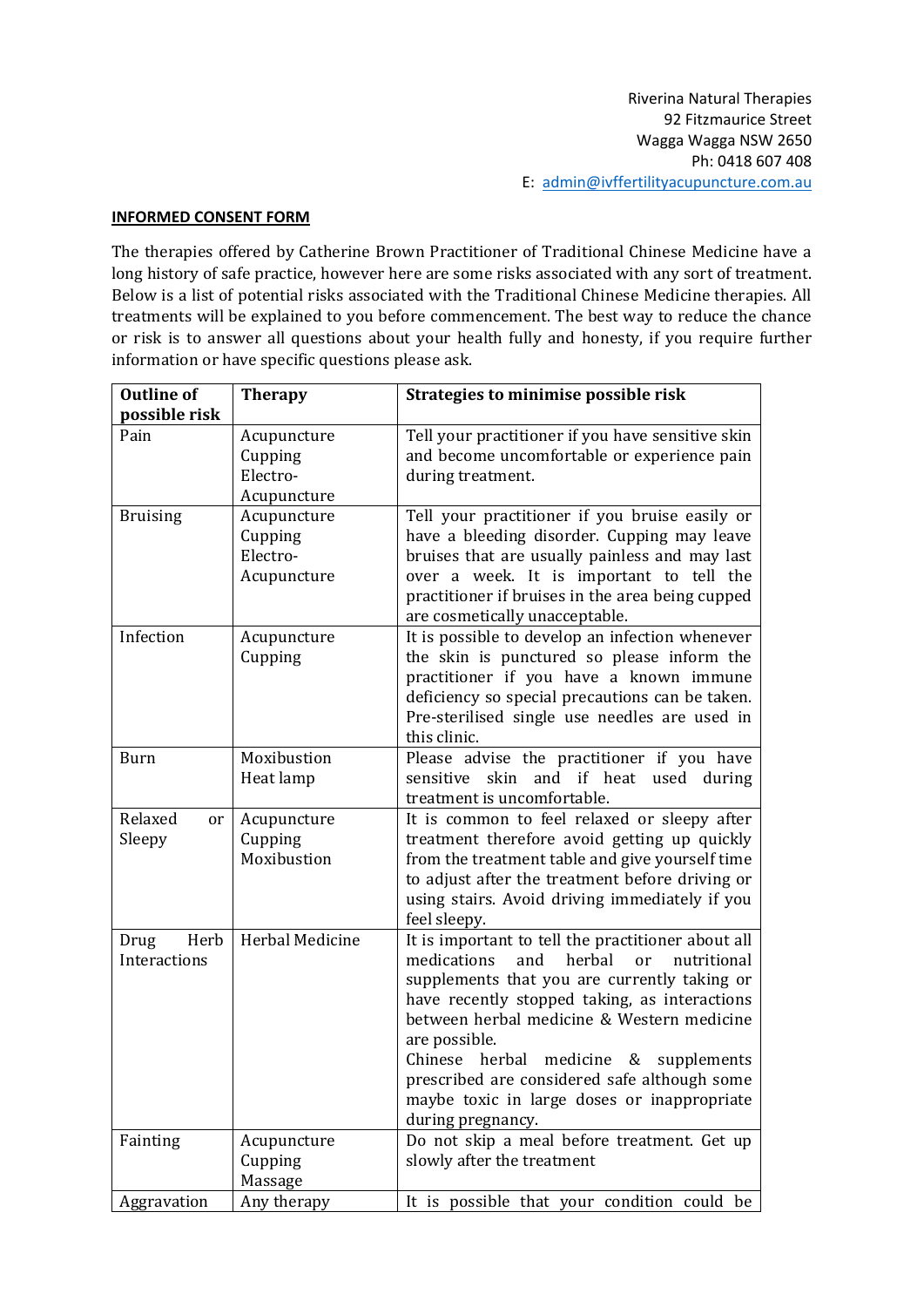| 0t<br>vour | aggravated. This is uncommon but can occur. |
|------------|---------------------------------------------|
| condition  |                                             |

Please notify the Practitioner if you have an INFECTIOUS DISEASE, are a HAEMOPHILIAC, have an existing HEART CONDITION, PACEMAKER, are on BLODD THINING MEDICIATION, are PREGNANT, suffer form EPILEPSY or have suffered SEIZURES.

Please be aware that the above information is required in order for this practice to provide you with appropriate health care services. Failure to disclose any information regarding your health may affect the practitioner's ability to deliver these services you safely.

I confirm I have read and understand the risks outlined above are possible and agree to undergo treatment of Traditional Chinese Medicine from this clinic.

## **PRIVACY POLICY**

I understand the practitioner may review my medical records and lab reports and that all my records will be kept secure & confidential and will not be released without my written consent.

Signed:

**Date: \_\_\_\_\_\_\_\_\_\_\_\_\_\_\_\_\_\_\_\_\_\_\_\_\_\_\_\_\_\_\_\_\_\_\_\_\_\_\_\_\_\_\_\_\_\_\_**